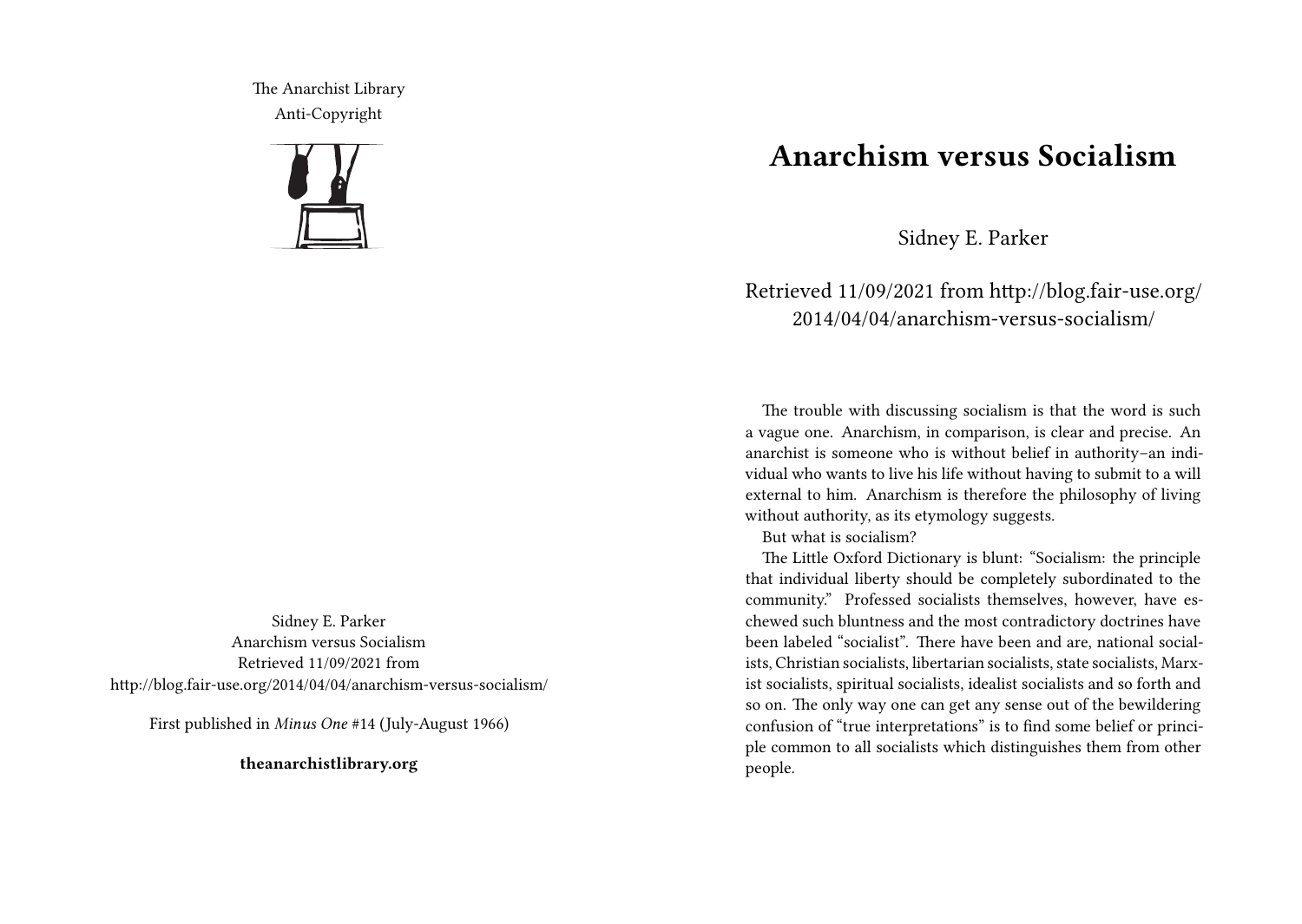Since, for socialists in general, the economic question is paramount–every problem tending to be reduced to the abolition of capitalism and the establishment of socialism–there is one belief which all socialists, from Statists to libertarian communists, share, and that is the belief in the need to put the ownership or control of the means of production into the hands of some collective body, be it the government or "society". Socialism above all is, as Auguste Hamon has said, a "social system in which — a social doctrine *by which* — the means of production are socialized". It is my argument that this wish to make society the owner and provider of the means of life is to put new authority over the individual in place of the old and is therefore not anarchism. Anarchism stands for leaving each individual free to provide for himself what he needs and is therefore not a complement of socialism but its opposite. It follows that those anarchists who think that anarchism is a form of socialism are deluding themselves and sooner or later will have to choose between them, for they cannot logically be both.

Undoubtedly there are some socialists who are genuinely concerned for the freedom of the individual and believe that by taking the means of production away from the capitalists and giving them to society, or the State as representative of society, they will abolish the subjection of the many to the privileged few and so secure the liberty of each individual. But how would this alter the position of the individual producer? Under capitalism he has to submit to the will of a handful of monopolists. Under socialism he would have to submit to the will of the collective. He would have no freedom to produce and exchange as he wishes and without this his individual freedom cannot exist.

The socialist might reply that when the means of production belong to all then everyone will be an owner. But of what use is it to me to be an owner of something in common with, say, 1,000,000 people? To own one millionth of something is in effect to own nothing. Under socialism, therefore, the individual would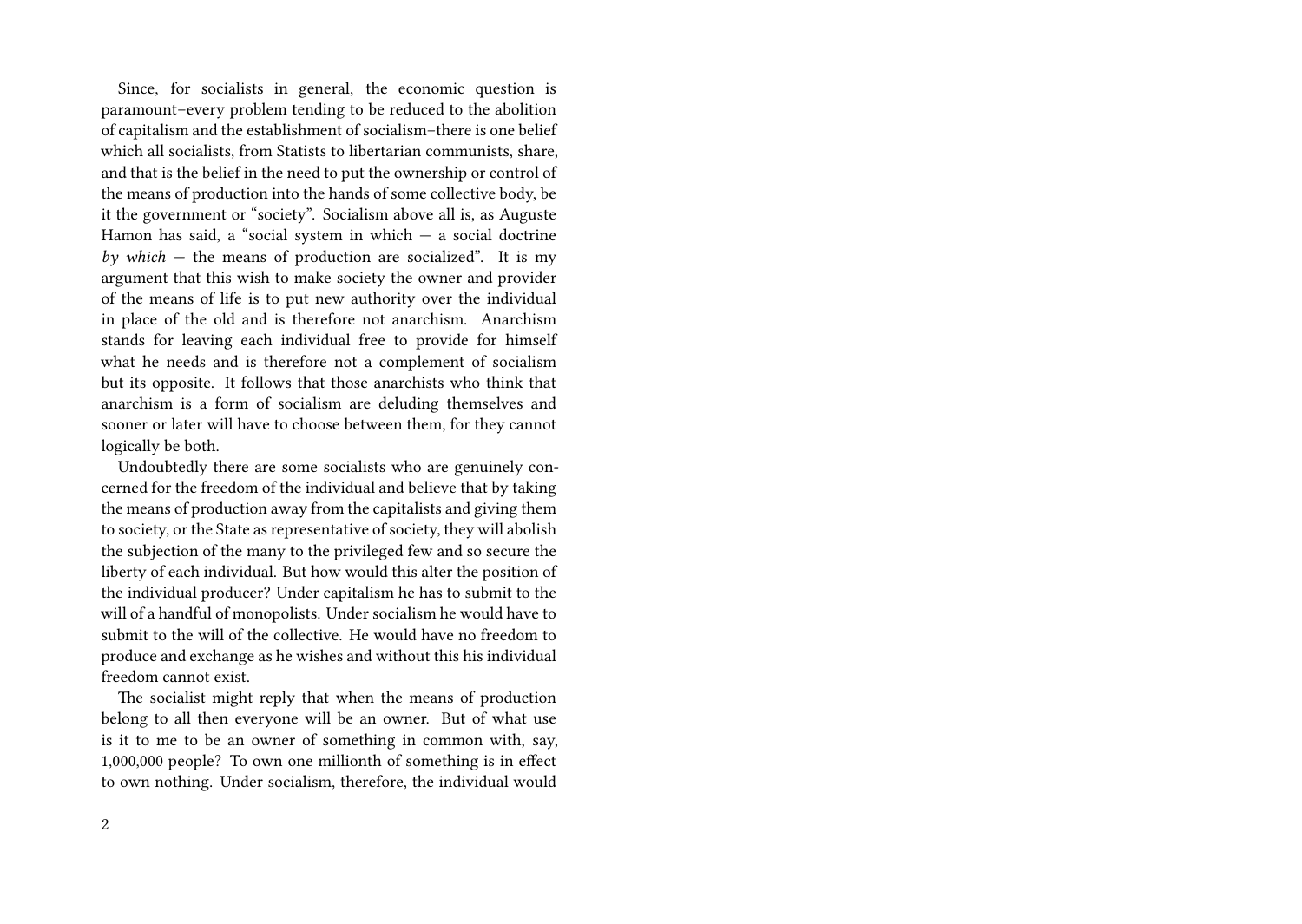be a proletarian–that is, a property-less person–and control of the means of production would be in the hands of an abstraction called "society", and the interests of this abstraction would be superior to the interests of the individual. Everything would be for the "common good".

It is not enough to say that the individual would still own his clothing or his toothbrush, and that only the means of producing these things would be owned in common. As Benjamin Tucker pointed out this means "the liberty to eat, but not to cook; to drink, but not to brew; to wear, but not to spin; to dwell, but not to build; to give, but not to sell or buy; to think, but not to print; to speak, but not to hire a hall; to dance, but not to pay the fiddler."

Socialism, being a species of humanism, is a doctrine of *indiscriminate* solidarity. It suppresses direct exchange between the producer and the consumer and has for its ethic the obligation of each to work for the benefit of all. It assumes that since each individual will have the right to a *guaranteed living*, he must all have the duty to put *all he produces* at the disposal of the collectivity. The producer cannot choose who will benefit from this production; the consumer cannot choose who will be his producer. Socialism is thus a herd-philosophy, the practice of the bee-hive. Its consistent application would deny all freedom of choice and it is therefore a totalitarian system. Even if in theory there would be no laws in a socialist society to enforce the subordination of the individual to the mass, there would be a socially sanctioned system of moral coercion to achieve the same end.

Economic freedom  $-$  any kind of freedom  $-$  for the individual can only exist where there is a choice of alternatives. Anarchism can only be pluralist, allowing any kind of economic relationship that will satisfy the individuals involved. To tie the individual to collective ownership is not anarchism, for anarchism can only exist where there is the possibility for infinite change and variety.

The fundamental issue between anarchism and socialism was well put some time ago by Francis Ellingham when writing of the